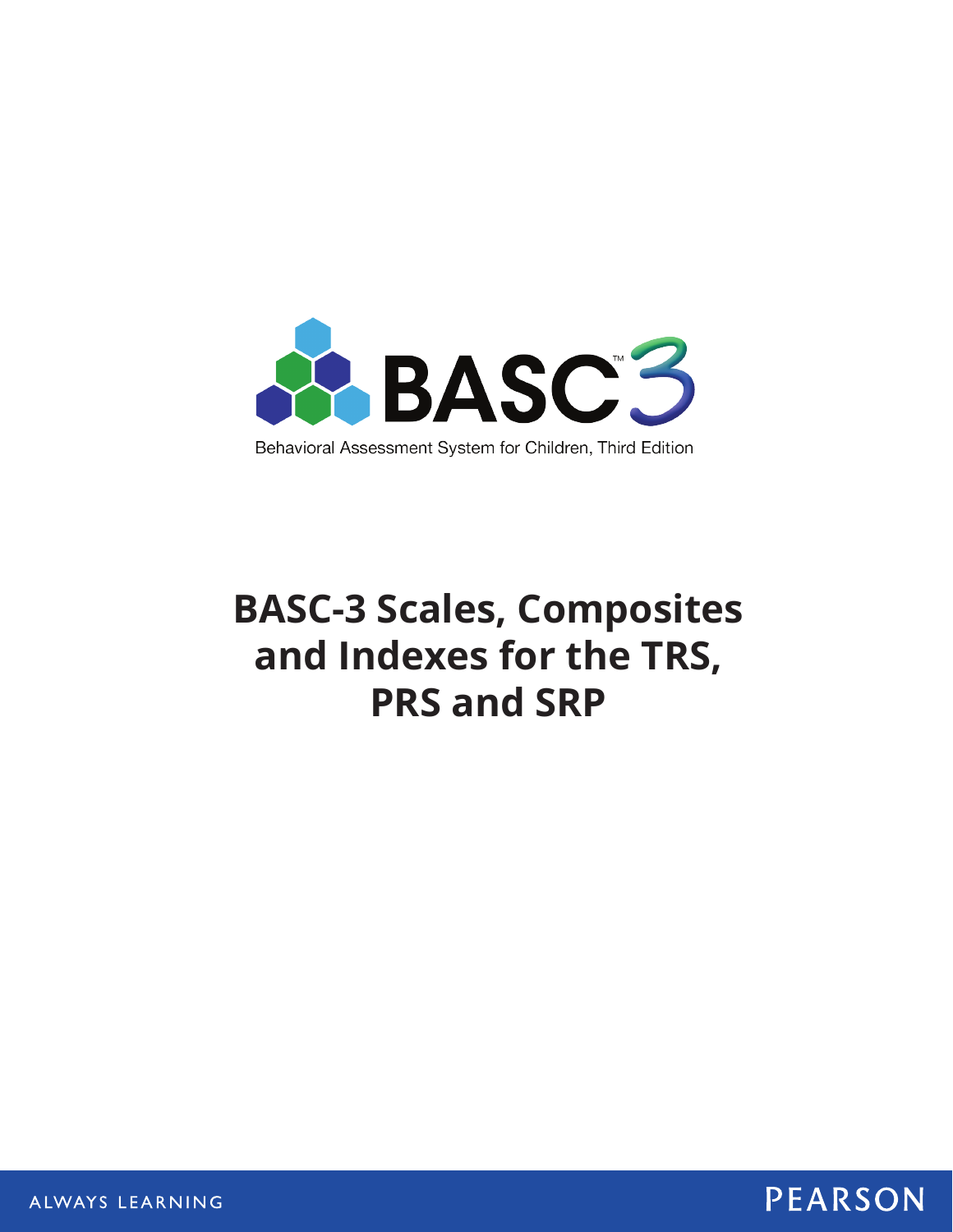This document contains information about the scales, composites and indexes provided for the BASC™-3 Teacher Rating Scales, Parent Rating Scales, and Self Report of Personality Forms. For additional information please refer to the BASC-3 manual.

## **Teacher Rating Scales and Parent Rating Scales**

Rating scales are particularly well suited to the recording of specific and observable behaviors. Teachers and parents usually observe children in different social and activity settings. The TRS and PRS assess both broad- and narrow-based behavioral and emotional domains across these settings, as well as both maladaptive and adaptive behavior. Three levels are provided for each: preschool (ages 2 through 5), child (ages 6 through 11), and adolescent (ages 12 through 21). Table 1.1 shows the composites, scales, and indexes for all TRS and PRS levels.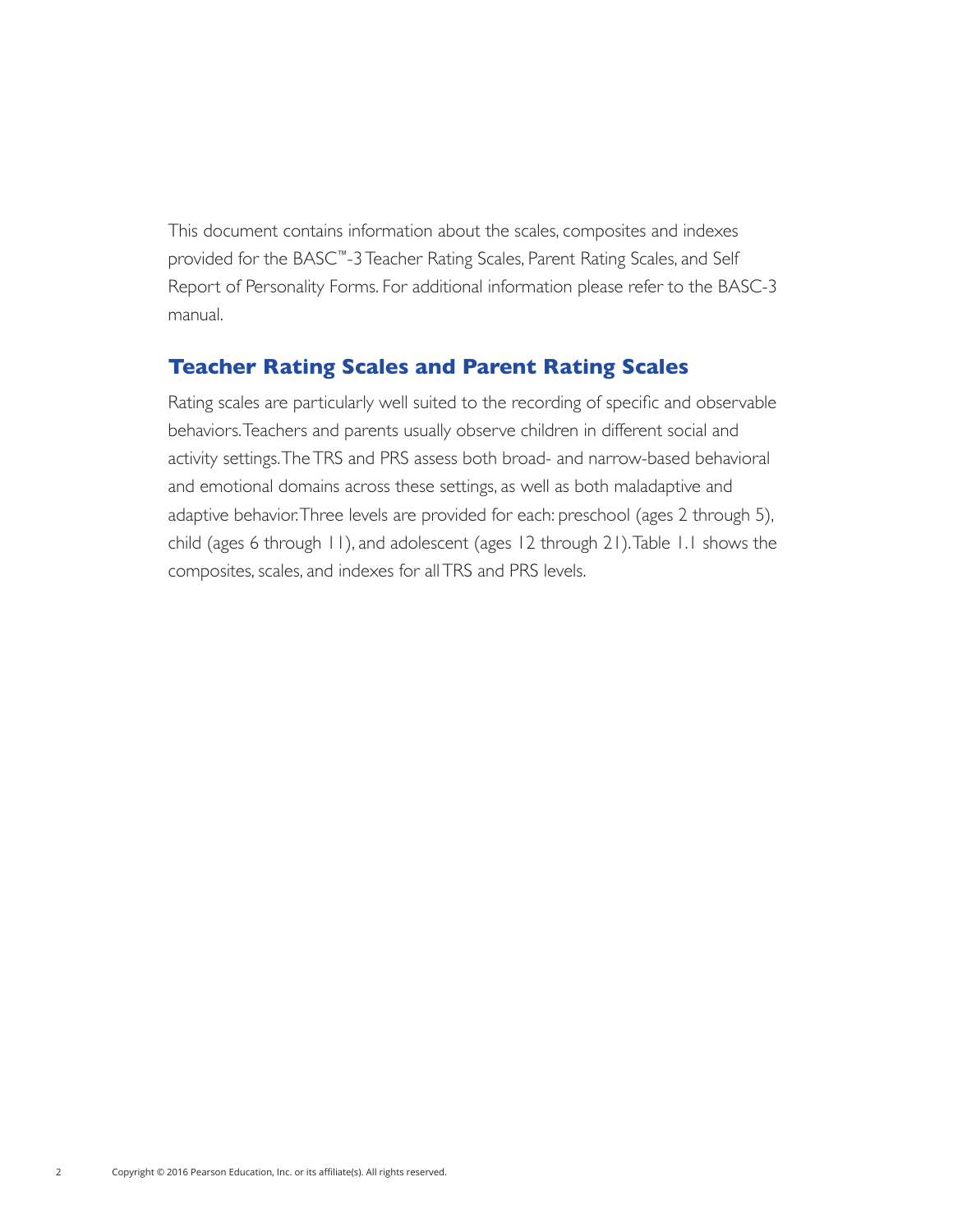## **Table 1.1** TRS and PRS Scales and Indexes

|                                     |           | <b>TRS</b>   |           |           | <b>PRS</b> |           |  |
|-------------------------------------|-----------|--------------|-----------|-----------|------------|-----------|--|
| <b>Scale</b>                        | P         | $\mathsf{C}$ | A         | P         | C          | A         |  |
| Composite                           |           |              |           |           |            |           |  |
| <b>Adaptive Skills</b>              | ٠         | ٠            | ٠         | ٠         | ٠          |           |  |
| Behavioral Symptoms Index           |           |              |           |           |            |           |  |
| <b>Externalizing Problems</b>       |           |              |           |           | ٠          |           |  |
| <b>Internalizing Problems</b>       | $\bullet$ | $\bullet$    |           | $\bullet$ | $\bullet$  | $\bullet$ |  |
| <b>School Problems</b>              |           |              | ٠         |           |            |           |  |
| Clinical and adaptive scales        |           |              |           |           |            |           |  |
| Activities of Daily Living          |           |              |           | ٠         | ٠          | ٠         |  |
| Adaptability                        | $\bullet$ | $\bullet$    | $\bullet$ |           | ٠          | ٠         |  |
| Aggression                          |           |              |           |           | ٠          |           |  |
| Anxiety                             |           | ٠            | ٠         | ٠         | ٠          | ٠         |  |
| <b>Attention Problems</b>           |           |              |           | ٠         | ٠          |           |  |
| Atypicality                         | $\bullet$ | ٠            | ٠         | $\bullet$ | $\bullet$  |           |  |
| <b>Conduct Probems</b>              |           | ٠            | ٠         |           | $\bullet$  | $\bullet$ |  |
| Depression                          | $\bullet$ | ٠            | $\bullet$ | $\bullet$ | $\bullet$  |           |  |
| <b>Functional Communication</b>     | $\bullet$ | $\bullet$    | $\bullet$ | $\bullet$ | $\bullet$  | $\bullet$ |  |
| Hyperactivity                       | ٠         | ٠            | ٠         | ٠         | $\bullet$  | ٠         |  |
| Leadership                          |           |              | ٠         |           | $\bullet$  | $\bullet$ |  |
| Learning Problems                   |           | ٠            | ٠         |           |            |           |  |
| <b>Social Skills</b>                | $\bullet$ |              | $\bullet$ | $\bullet$ | $\bullet$  |           |  |
| Somatization                        | $\bullet$ | $\bullet$    | $\bullet$ | $\bullet$ | $\bullet$  | $\bullet$ |  |
| <b>Study Skills</b>                 |           | $\bullet$    | $\bullet$ |           |            |           |  |
| Withdrawal                          |           |              |           | $\bullet$ |            |           |  |
| Content scale                       |           |              |           |           |            |           |  |
| Anger Control                       | ٠         | ٠            | ٠         | ٠         | ٠          |           |  |
| <b>Bullying</b>                     |           |              |           |           |            |           |  |
| Developmental Social Disorders      | $\bullet$ |              | $\bullet$ | ٠         | $\bullet$  |           |  |
| <b>Emotional Self-Control</b>       | ٠         | $\bullet$    | ٠         | $\bullet$ | ٠          |           |  |
| <b>Executive Functioning</b>        | $\bullet$ | ٠            | $\bullet$ | $\bullet$ | $\bullet$  | $\bullet$ |  |
| <b>Negative Emotionality</b>        | ٠         |              |           |           | ٠          | ٠         |  |
| Resiliency                          |           |              |           |           |            |           |  |
| Clinical Index                      |           |              |           |           |            |           |  |
| <b>ADHD Probability Index</b>       |           | $\bullet$    | $\bullet$ |           | $\bullet$  |           |  |
| Autism Probability Index            |           | $\bullet$    | $\bullet$ |           | ٠          | ٠         |  |
| Clinical Probability Index          | $\bullet$ |              |           | $\bullet$ |            |           |  |
| <b>EBD Probability Index</b>        |           | $\bullet$    | $\bullet$ |           | $\bullet$  | $\bullet$ |  |
| Functional Impairment Index         | $\bullet$ | ٠            | $\bullet$ | $\bullet$ | $\bullet$  | $\bullet$ |  |
| <b>Executive Functioning Index</b>  |           |              |           |           |            |           |  |
| <b>Attentional Control Index</b>    | $\bullet$ | $\bullet$    | $\bullet$ | ٠         | $\bullet$  | $\bullet$ |  |
| <b>Behavioral Control Index</b>     | $\bullet$ | $\bullet$    | $\bullet$ | $\bullet$ | ٠          | $\bullet$ |  |
| <b>Emotional Control Index</b>      | $\bullet$ | ٠            | ٠         | ٠         | ٠          | ٠         |  |
| Overall Executive Functioning Index | $\bullet$ | $\bullet$    | $\bullet$ | $\bullet$ | $\bullet$  | $\bullet$ |  |
| Problem Solving Index               |           | $\bullet$    | $\bullet$ |           | $\bullet$  | $\bullet$ |  |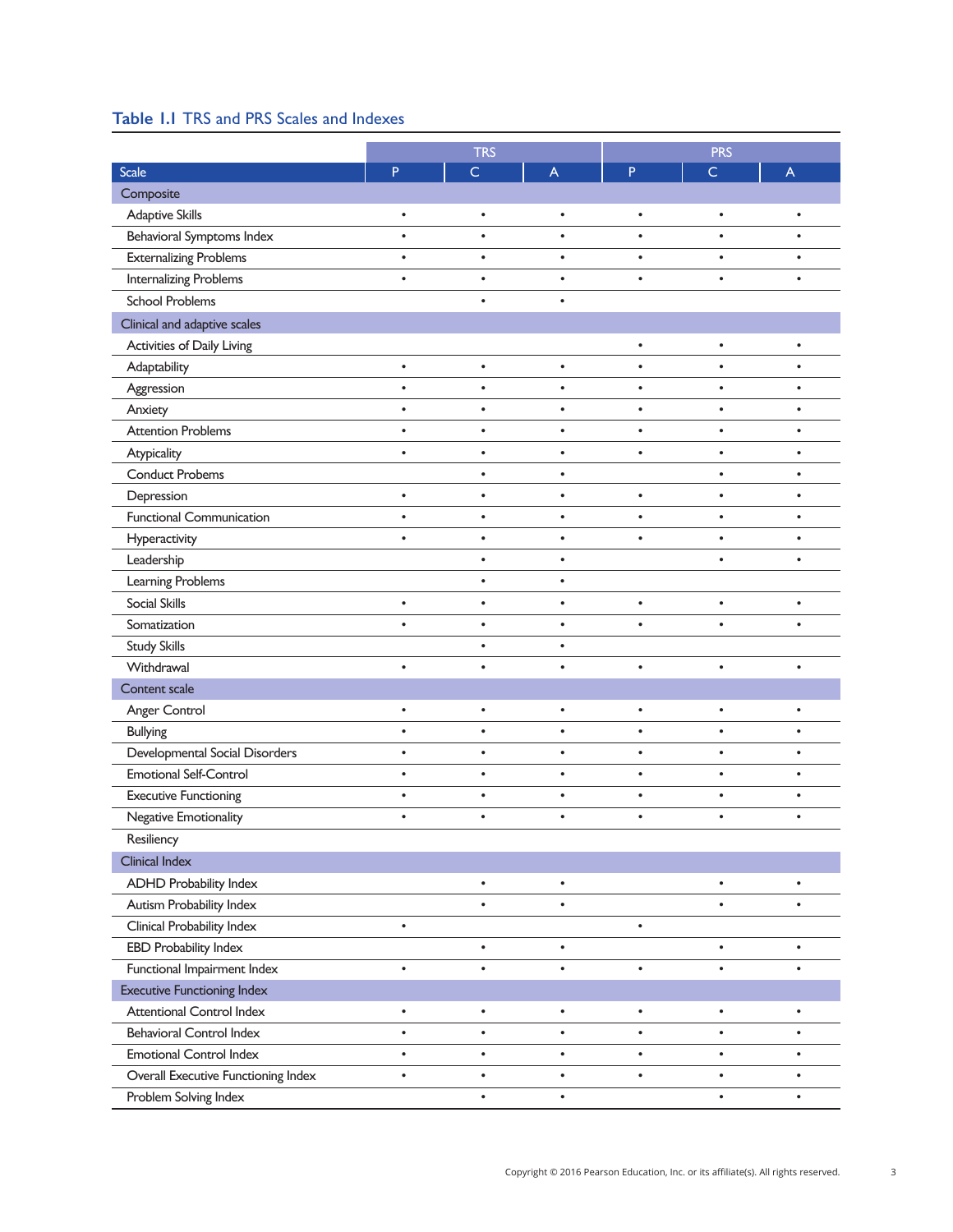#### **TRS and PRS Clinical Scale Descriptions**

**Aggression**—The tendency to act in a hostile manner (either verbal or physical) that is threatening to others **Anxiety**—The tendency to be nervous, fearful, or worried about real or imagined problems **Attention Problems**—The tendency to be easily distracted and unable to concentrate more than momentarily **Atypicality**—The tendency to behave in ways that are considered odd or commonly associated with psychosis **Conduct Problems**—The tendency to engage in antisocial and rule-breaking behavior, including destroying property **Depression**—Feelings of unhappiness, sadness, and stress that may result in an inability to carry out everyday activities or may bring on thoughts of suicide

**Hyperactivity**—The tendency to be overly active, rush through work or activities, and act without thinking **Learning Problems**—The presence of academic difficulties, particularly understanding or completing homework **Somatization**—The tendency to be overly sensitive to and complain about relatively minor physical problems and discomforts

**Withdrawal**—The tendency to evade others to avoid social contact

#### **TRS and PRS Adaptive Scale Descriptions**

**Activities of Daily Living**—The skills associated with performing basic, everyday tasks in an acceptable and safe manner

**Adaptability**—The ability to adapt readily to changes in the environment

**Functional Communication**—The ability to express ideas and communicate in a way others can easily understand **Leadership**—The skills associated with accomplishing academic, social, or community goals, including the ability to work with others

**Social Skills**—The skills necessary for interacting successfully with peers and adults in home, school, and community settings

**Study Skills**—The skills that are conducive to strong academic performance, including organizational skills and good study habits

#### **Content scale Descriptions**

**Anger Control**—The tendency to become irritated and/or angry quickly and impulsively, coupled with an inability to regulate affect and self-control

**Bullying**—The tendency to be intrusive, cruel, threatening, or forceful to get what is wanted through manipulation or coercion

**Developmental Social Disorders**—The tendency to display behaviors characterized by deficits in social skills, communication, interests, and activities; such behaviors may include self-stimulation, withdrawal, and inappropriate socialization

**Emotional Self-control**—The ability to regulate one's affect and emotions in response to environmental changes **Executive Functioning**—The ability to control behavior by planning, anticipating, inhibiting, or maintaining goaldirected activity, and by reacting appropriately to environmental feedback in a purposeful, meaningful way

**Negative Emotionality**—The tendency to react in an overly negative way to any changes in everyday activities or routines

**Resiliency**—The ability to access both internal and external support systems to alleviate stress and overcome adversity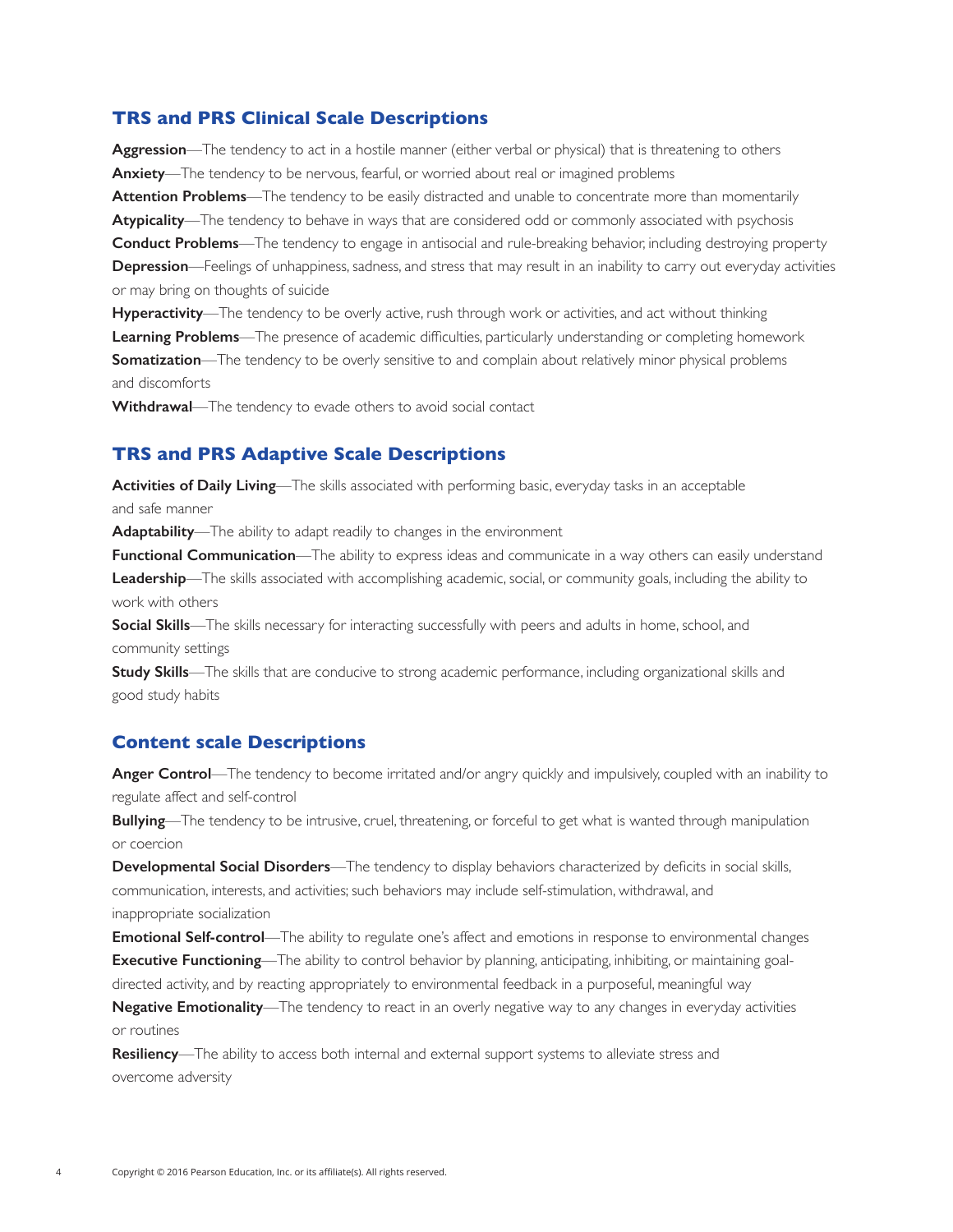## **Probability, Impairment, and Executive Functioning Indexes**

#### **Clinical Probability Index**

The Clinical Probability Index, available at the preschool level of the TRS and PRS, provides an overall indication of the similarity between the obtained behavioral ratings and the ratings of similarly aged children known to have a behavioral or emotional problem or classification.

#### **EBD Probability Index**

The EBD Probability Index, available at the child and adolescent levels of the TRS and PRS, provides an indication of the similarity between the obtained behavioral ratings and the ratings of children identified as having an emotional or behavioral disturbance or disability (a classification typically given in educational settings when making placement decisions).

#### **Autism Probability Index**

The Autism Probability Index, available at the child and adolescent levels of the TRS and PRS, provides an indication of the similarity between the obtained behavioral ratings and the ratings of children identified as having an autism spectrum disorder.

#### **ADHD Probability Index**

The ADHD Probability Index, available at the child and adolescent levels of the TRS and PRS, provides an indication of the similarity between the obtained behavioral ratings and the ratings of children identified as having attention-deficit/ hyperactivity disorder.

#### **Functional Impairment Index**

The Functional Impairment Index, available at all levels of the TRS and PRS, provides an indication of the level of difficulty a child has engaging in successful or appropriate behavior across a variety of situations including interactions with others, performing age-appropriate tasks, regulating mood, and performing school-related tasks.

#### **Executive Functioning Indexes**

New to the BASC–3 TRS and PRS forms are the executive functioning indexes, which include the Problem-Solving Index, Attentional Control Index, Behavioral Control Index, Emotional Control Index, and Overall Executive Functioning Index. These indexes are available only via Q-global software reports.

#### **Problem-Solving Index**

This index measures one's ability to demonstrate planfulness and to make decisions and solve problems effectively in everyday life; this is often different from the problem-solving required on abstract tasks such as on an intelligence test. People with elevated scores on this scale are often disorganized or scattered in their approach to life's problems and even in carrying out daily activities.

#### **Attentional Control Index**

This index measures one's ability to sustain attention and attend to the current task. High scorers are likely to be easily distracted, unable to focus attention on any one task for a viable period of time, and frequently move unpredictably from task to task unproductively.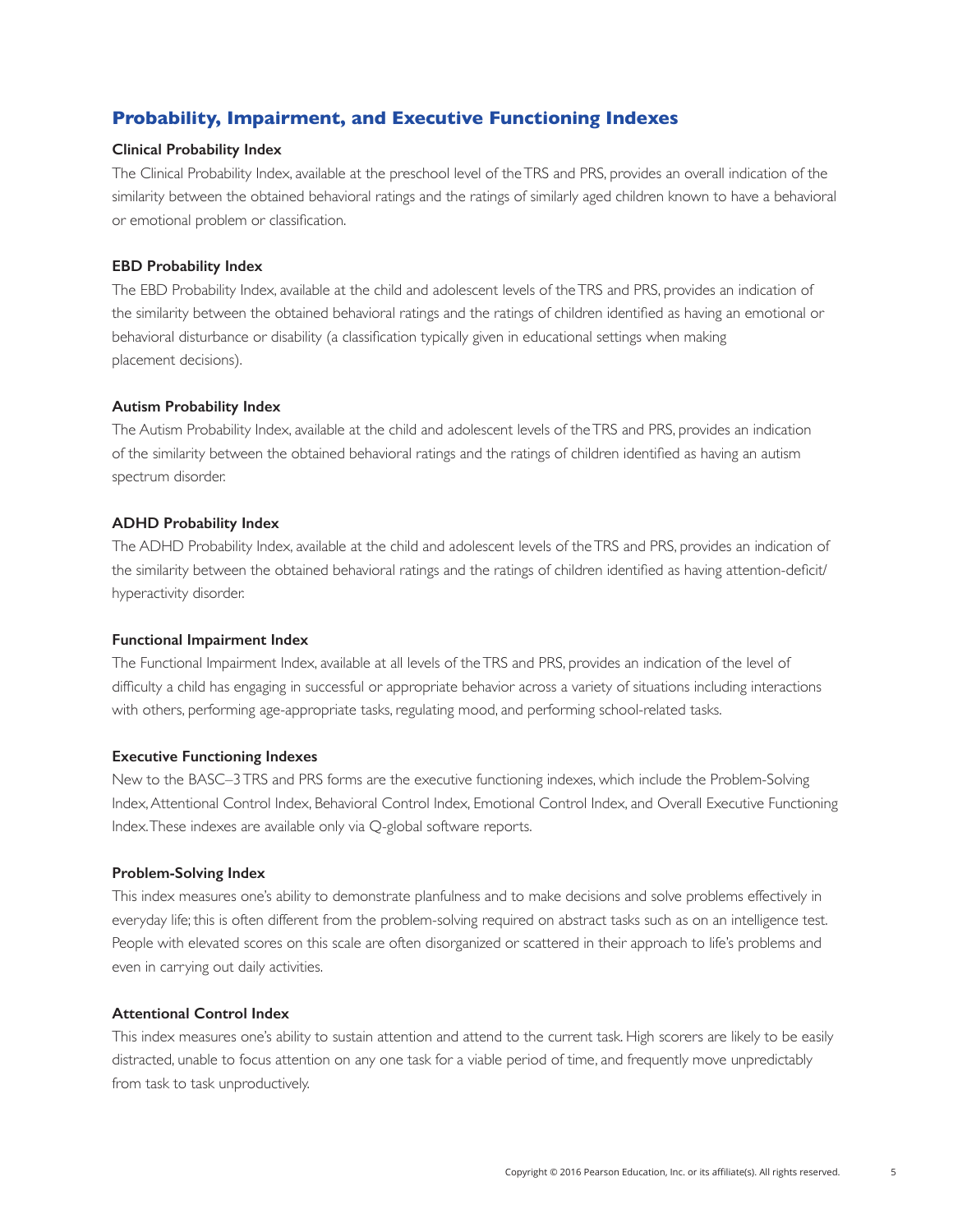#### **Behavioral Control Index**

This index measures one's ability to maintain self-control and avoid distracting or interrupting others. People who score high on this scale often expend considerable effort not to engage in a variety of behavior, such as interrupting, speaking out, and acting impulsively, but are still unable to control such behaviors in most circumstances. They are often mistakenly seen as attention-seeking, when in fact they lack the control of ordinary inhibitory mechanisms used by others of the same age and development.

#### **Emotional Control Index**

This index measures one's ability to maintain control over emotions in challenging situations. High scores are indicative of individuals who very often overreact and may be seen as histrionic as well as being difficult to console. They often recognize the intrusiveness of such emotions later and may be regretful, but they continue to have difficulty controlling their emotions and regulating not so much the type but the level of emotional response they produce.

#### **Overall Executive Functioning Index**

This index is composed of all of the items from each of the executive functioning indexes just described, providing an overall indication of executive functioning. High scores indicate pervasive problems with self-regulation in the multiple domains of what is considered executive functioning. These individuals often have issues with many ADHDlike symptoms and are often diagnosed with ADHD and other disorders of the self-regulation of behavior. Traumatic brain injury patients are likely to have high scores on this scale. High scorers fail to integrate the necessary components of executive functioning successfully to engage in age-appropriate levels of day-to-day planning, problem-solving, and organization necessary for success in most learning environments.

#### **Self-report of Personality**

In contrast to rating scales, self-report scales lend themselves well to recording what goes on in the inner world of the child; they are best suited to report thoughts, feelings, attitudes, and internal reactions to people and events, which give information on the respondent's position on various personality dimensions. The SRP is an omnibus personality inventory consisting of statements that respondents answer in one of two ways. Four levels are provided: interview (SRP–I; ages 6 through 7), child (SRP–C; ages 8 through 11), adolescent (SRP–A; ages 12 through 21), and college (SRP–COL; ages 18 through 25).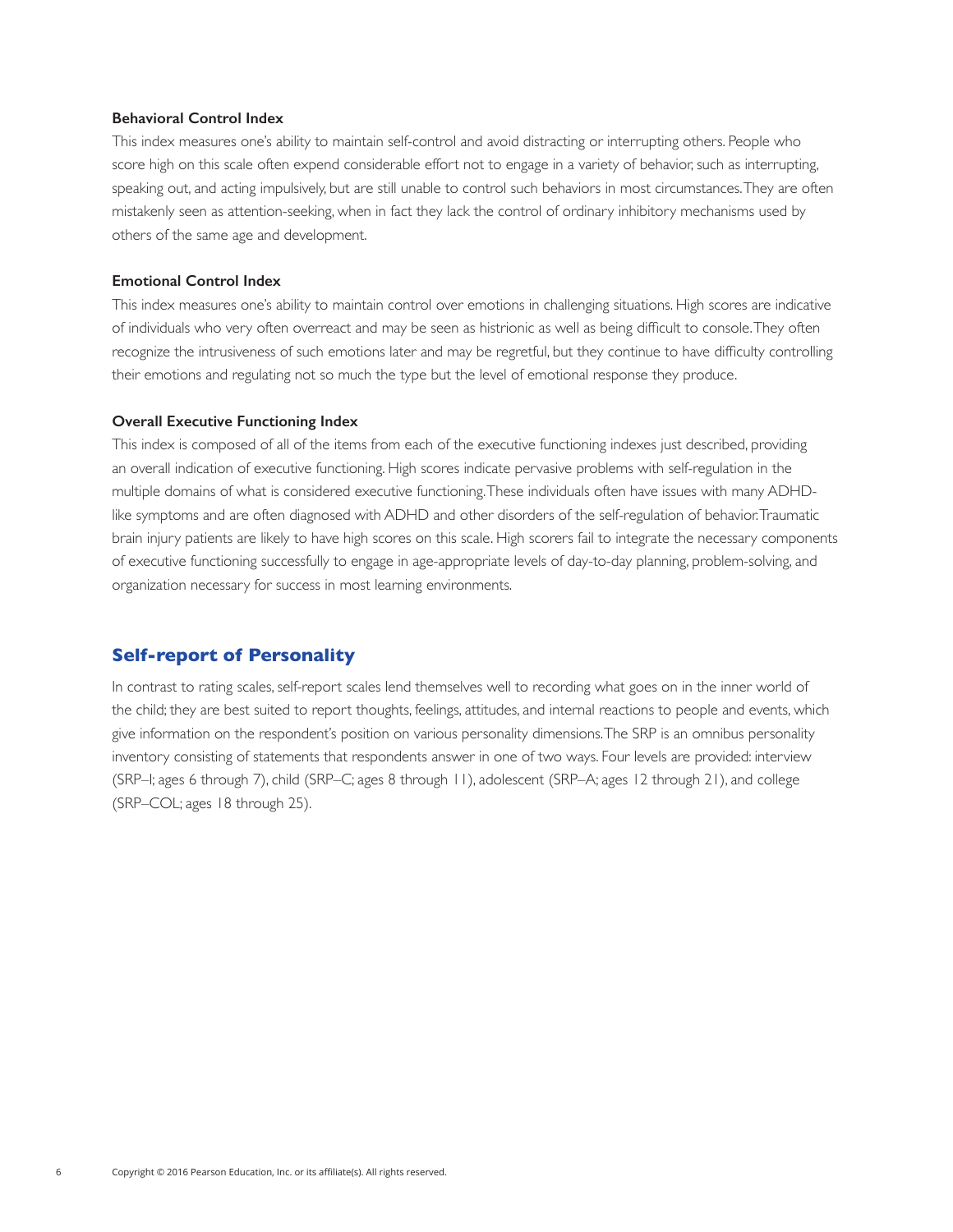## **Table 1.2** SRP Scales and Indexes

| <b>Scale</b>                  |           | C         | A         | <b>COL</b> |
|-------------------------------|-----------|-----------|-----------|------------|
| Composite                     |           |           |           |            |
| <b>Emotional Symptoms</b>     |           | $\bullet$ | $\bullet$ | $\bullet$  |
| Inattention/Hyperactivity     |           | $\bullet$ | $\bullet$ | $\bullet$  |
| <b>Internalizing Problems</b> |           | $\bullet$ | $\bullet$ | $\bullet$  |
| Personal Adjustment           |           | $\bullet$ | $\bullet$ | $\bullet$  |
| <b>School Problems</b>        |           | $\bullet$ | $\bullet$ |            |
| <b>Total Score</b>            | $\bullet$ |           |           |            |
| Clinical and adaptive scales  |           |           |           |            |
| Alcohol Abuse                 |           |           |           |            |
| Anxiety                       |           | ٠         | $\bullet$ | $\bullet$  |
| <b>Attention Problems</b>     |           | $\bullet$ | $\bullet$ | $\bullet$  |
| Attitude to School            |           | $\bullet$ | $\bullet$ |            |
| Attitude to Teachers          |           | $\bullet$ | $\bullet$ |            |
| Atypicality                   |           | $\bullet$ | $\bullet$ | $\bullet$  |
| Depression                    |           | $\bullet$ | $\bullet$ | $\bullet$  |
| Hyperactivity                 |           | $\bullet$ | $\bullet$ | $\bullet$  |
| Interpersonal Relations       |           | $\bullet$ | $\bullet$ | $\bullet$  |
| Locus of Control              |           | $\bullet$ | $\bullet$ | $\bullet$  |
| <b>Relations With Parents</b> |           | $\bullet$ | $\bullet$ | $\bullet$  |
| School Maladjustment          |           |           |           | $\bullet$  |
| Self-Esteem                   |           | $\bullet$ | $\bullet$ | $\bullet$  |
| Self-Reliance                 |           | $\bullet$ | $\bullet$ | $\bullet$  |
| <b>Sensation Seeking</b>      |           |           | $\bullet$ | $\bullet$  |
| Sense of Inadequacy           |           | $\bullet$ | $\bullet$ | $\bullet$  |
| <b>Social Stress</b>          |           | $\bullet$ | $\bullet$ | $\bullet$  |
| Somatization                  |           |           | $\bullet$ | $\bullet$  |
| Content scale                 |           |           |           |            |
| Anger Control                 |           |           | $\bullet$ | $\bullet$  |
| Ego Strength                  |           |           | $\bullet$ | $\bullet$  |
| Mania                         |           |           | $\bullet$ | $\bullet$  |
| <b>Test Anxiety</b>           |           |           |           |            |
| Clinical Index                |           |           |           |            |
| Functional Impairment Index   |           | ٠         |           |            |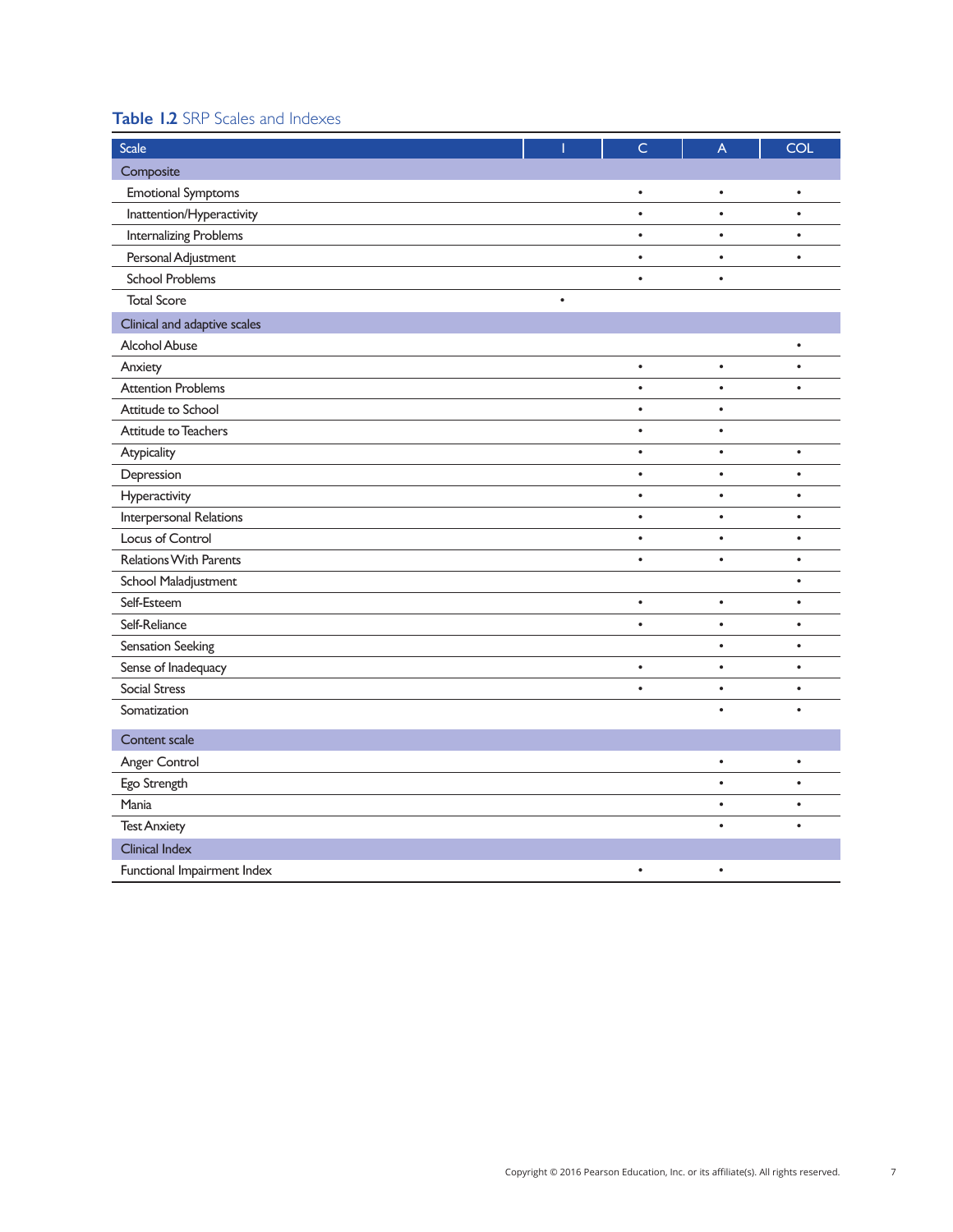#### **SRP Scale Descriptions**

**Alcohol Abuse**—The tendency to use alcohol to feel better or to calm down and to experience adverse outcomes as a result of alcohol use

**Anxiety**—Feelings of nervousness, worry, and fear; the tendency to be overwhelmed by problems

**Attention Problems**—The tendency to report being easily distracted and unable to concentrate more than momentarily

**Attitude to School**— Feelings of alienation, hostility, and dissatisfaction regarding school

**Attitude to Teachers**— Feelings of resentment and dislike of teachers; beliefs that teachers are unfair, uncaring, or overly demanding

**Atypicality**—The tendency toward bizarre thoughts or other thoughts and behaviors considered "odd"

**Depression**—Feelings of unhappiness, sadness, and dejection; a belief that nothing goes right

Hyperactivity—The tendency to report being overly active, rushing through work or activities, and acting without thinking

**Interpersonal Relations**— The perception of having good social relationships and friendships with peers **Locus of Control**—The belief that rewards and punishments are controlled by external events or people

**Relations With Parents**—A positive regard toward parents and a feeling of being esteemed by them

**School Maladjustment**—Perceived difficulties associated with attending postsecondary institutions, including feeling overwhelmed, unmotivated, and forced to attend school

**Self-Esteem**—Feelings of self-esteem, self-respect, and self-acceptance

**Self-Reliance**—Confidence in one's ability to solve problems; a belief in one's personal dependability and decisiveness **Sensation Seeking**— The tendency to take risks and to seek excitement

**Sense of Inadequacy**—Perceptions of being unsuccessful in school, unable to achieve one's goals, and generally inadequate

**Social Stress**—Feelings of stress and tension in personal relationships; a feeling of being excluded from social activities **Somatization**—The tendency to be overly sensitive to, to experience, or to complain about relatively minor physical problems and discomforts

#### **SRP Content Scale Descriptions**

**Anger Control**—The tendency to become irritated and/or angry quickly and impulsively, coupled with an inability to regulate affect and self-control

**Ego Strength**—The expression of a strong self-identity and overall emotional competence, including feelings of self-awareness, self-acceptance, and positive perception of one's social support network

**Mania**—The tendency toward extended periods of heightened arousal, excessive activity (at times obsessive in focus), and rapid idea generation in the absence of normal fatigue

**Test Anxiety**—The propensity for irrational worry over and fear of taking routine school tests of aptitude or academic skills, regardless of one's degree of study preparation or confidence in knowledge of the test content

#### **SRP Composites**

#### **School Problems**

This factor is a broad measure of adaptation to school. Regardless of the setting where a child is seen (e.g., private office, clinic, psychiatric hospital), it is important for the clinician to recognize that school and the child's relationships in the school setting are extremely salient in the child's life.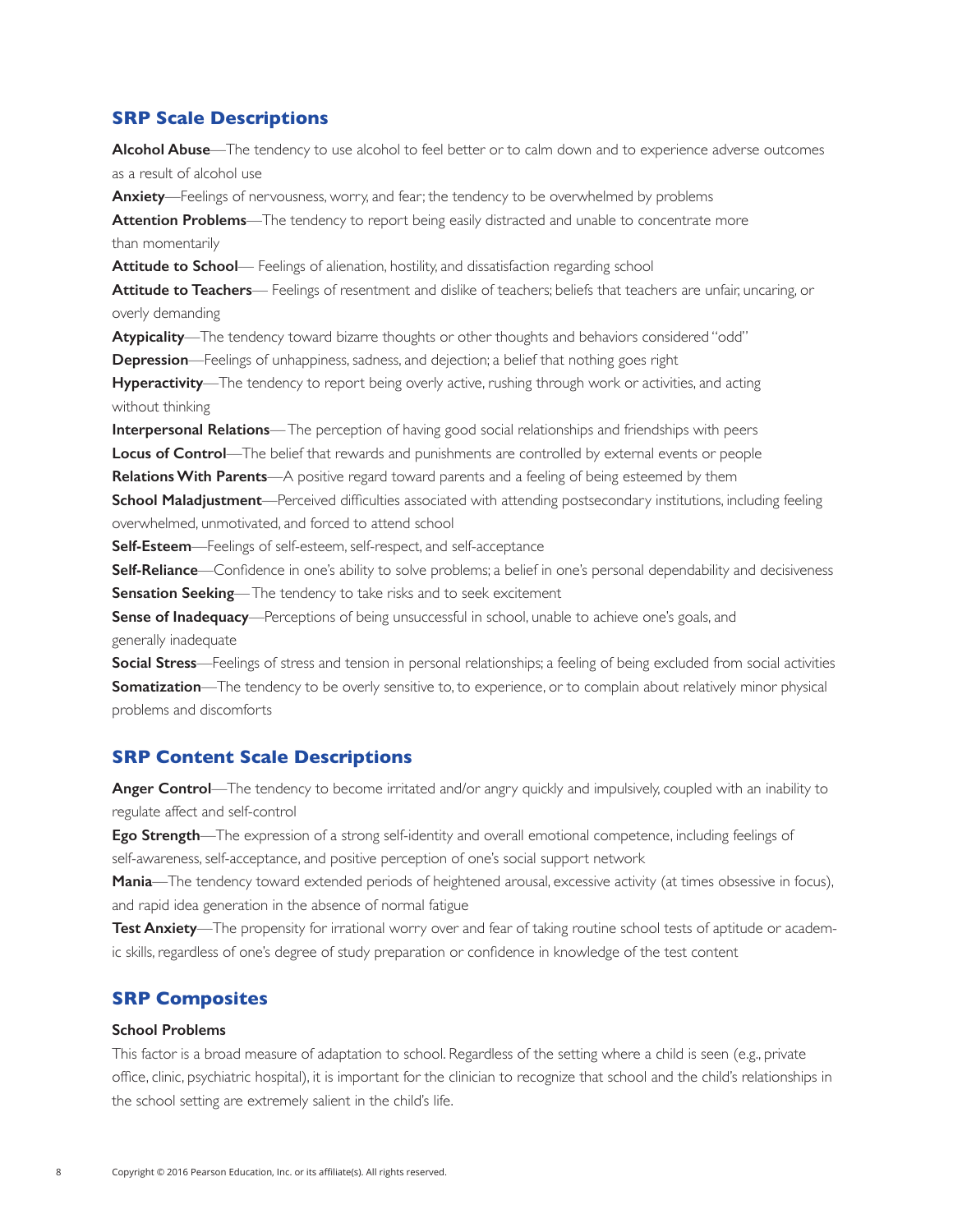#### **Internalizing Problems**

The Internalizing Problems composite can be characterized as a broad index of inwardly directed distress that reflects internalizing problems a child may experience.

#### **Inattention/Hyperactivity**

The Inattention/Hyperactivity composite scale represents an aggregated score containing scales most directly associated with ADHD symptomatology. When coupled with results from the TRS and/or PRS, Inattention/Hyperactivity composite scores in the At-Risk or Clinically Significant range may warrant further consideration of an ADHD diagnosis.

#### **Personal Adjustment**

The Personal Adjustment composite consists of the Relations With Parents, Interpersonal Relations, Self-Esteem, and Self-Reliance scales. Unlike scores on the clinical scale composites, high scores on this composite indicate positive levels of adjustment, and low scores indicate problematic levels of adjustment. At-risk scores suggest problems with interpersonal relationships, self-acceptance, identity development, and ego strength.

#### **Emotional Symptoms Index**

The Emotional Symptoms Index (ESI) is the SRP's most global indicator of serious emotional disturbance, particularly internalized disorders. It is composed of four scales from the Internalizing Problems composite (Social Stress, Anxiety, Depression, and Sense of Inadequacy) and two scales from the Personal Adjustment composite (Self-Esteem and Self-Reliance).

#### **Functional Impairment Index**

The final type of score provided on the SRP–C and SRP–A is the Functional Impairment Index. This index indicates the level of difficulty a child has engaging in successful or appropriate behavior across a variety of situations including interactions with others, performing age-appropriate tasks, regulating mood, and performing school-related tasks.